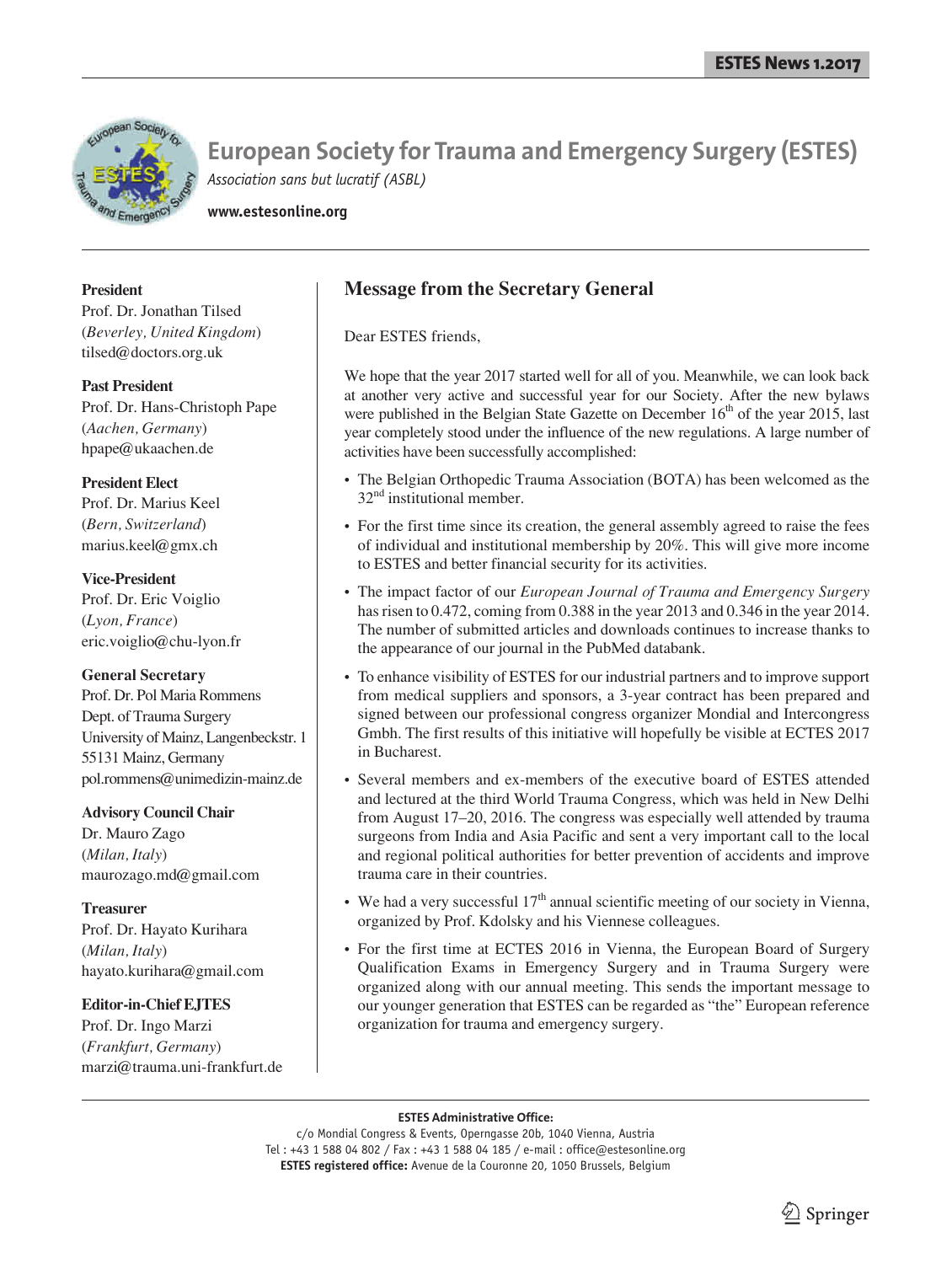

**www.estesonline.org**

## **President**

Prof. Dr. Jonathan Tilsed (*Beverley, United Kingdom*) tilsed@doctors.org.uk

## **Past President**

Prof. Dr. Hans-Christoph Pape (*Aachen, Germany*) hpape@ukaachen.de

## **President Elect**

Prof. Dr. Marius Keel (*Bern, Switzerland*) marius.keel@gmx.ch

## **Vice-President**

Prof. Dr. Eric Voiglio (*Lyon, France*) eric.voiglio@chu-lyon.fr

## **General Secretary**

Prof. Dr. Pol Maria Rommens Dept. of Trauma Surgery University of Mainz, Langenbeckstr. 1 55131 Mainz, Germany pol.rommens@unimedizin-mainz.de

## **Advisory Council Chair**

Dr. Mauro Zago (*Milan, Italy*) maurozago.md@gmail.com

## **Treasurer**

Prof. Dr. Hayato Kurihara (*Milan, Italy*) hayato.kurihara@gmail.com

## **Editor-in-Chief EJTES**

Prof. Dr. Ingo Marzi (*Frankfurt, Germany*) marzi@trauma.uni-frankfurt.de

- At the annual meeting of EFORT, which was held June 1–3, 2016 in Geneva, ESTES organized a guest symposium on "Organization of Trauma Care in Europe". The session was well attended by an international public of orthopedic trauma surgeons. This was the eighth time in a row (since 2009) that ESTES organized a guest symposium at the EFORT. We aim to intensify our professional and society contacts with a "sister organization" in this way.
- The Emergency Surgery Course (ESC®) Manual, the official ESTES/AAST guide, which was edited by several ESTES executive board members in cooperation with the board of the American Association for the Surgery of Trauma (AAST) and printed by Springer, was launched in spring 2016.
- The fourth edition of the European guideline on the management of major bleeding and coagulopathy following trauma has been elaborated with scientific input of our ESTES member Prof. Radko Komadina and published in the journal *Critical Care*.
- ESTES guidelines on acute mesenterial ischemia, which have been elaborated by the ESTES section on emergency surgery, and ESTES recommendations on hip fractures, which have been prepared by the ESTES section of skeletal trauma and sports medicine, have been published in our official journal.
- The advisory council has started its activities under the chairmanship of Dr. Mauro Zago. To facilitate communication between the members, contracts with WebEx have been signed, which enable online conferences of up to 100 persons.

We may conclude that the year 2016 was full of smaller and larger achievements, which gave ESTES more relevance and higher profile. We start the year 2017 with new ideas and perspectives to even go beyond what we have already achieved. For this, we need your input and vision. Be an active member of ESTES and help us to realize our long-term goal of a high quality trauma and emergency surgical care for our critically ill patients throughout Europe.

With kind regards, Prof.Dr.Dr.h.c. Pol M. Rommens ESTES Secretary General

### **ESTES Administrative Office:**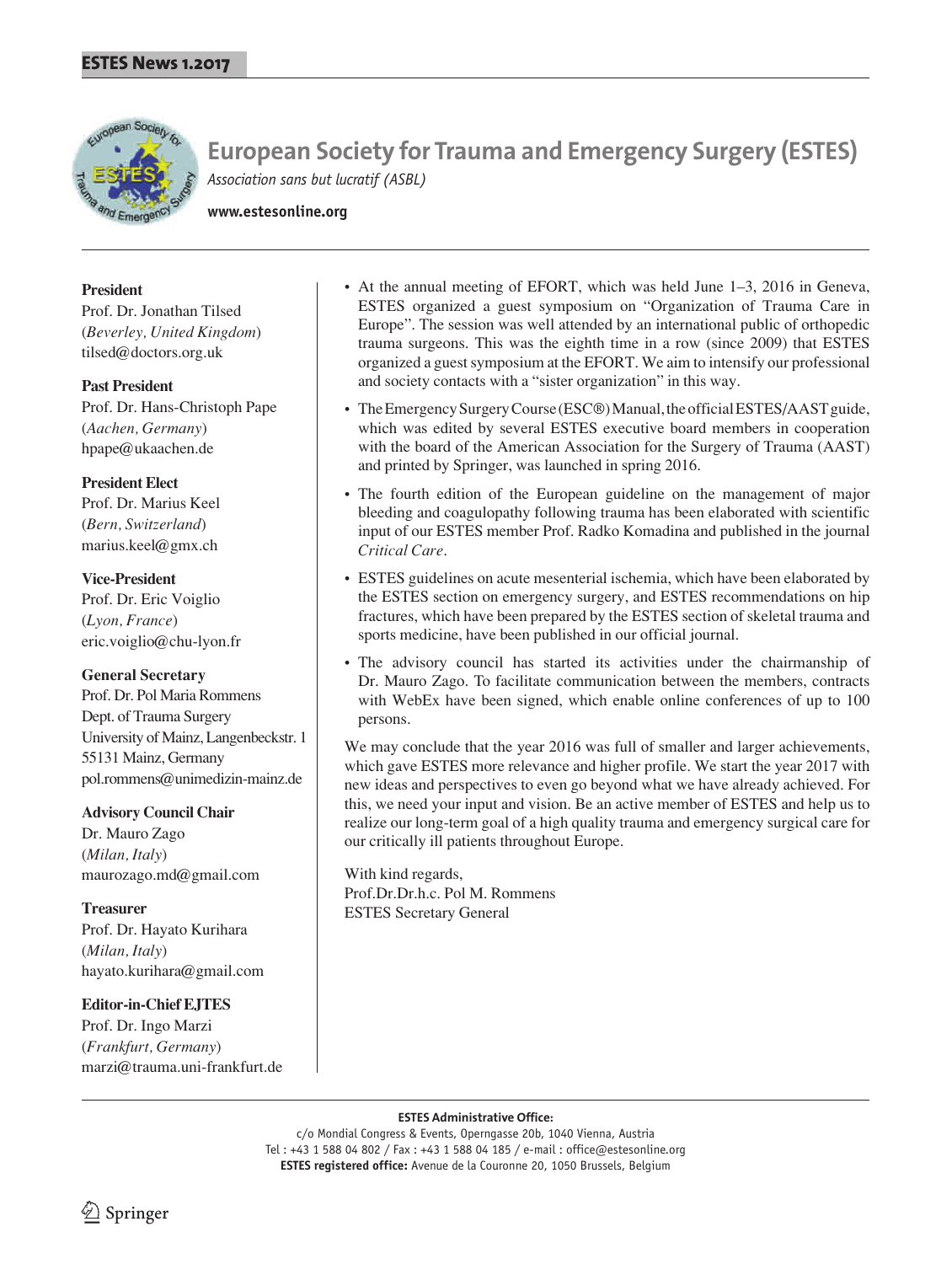

**www.estesonline.org**



## **Register NOW for the ECTES 2017!**

Benefit from the **Early Bird Registration Fees\*** that run only **until February 17, 2017** and save up to 80 Euros! Afterwards Regular Registration Fees will apply. To get to the online registration platform, please visit the congress website www.estesonline.org/registration.

*\* Please note that the day of payment is decisive for the registration fee, not the day of registration.*

| <b>EARLY REGISTRATION FEES</b>                       |                |                       |
|------------------------------------------------------|----------------|-----------------------|
| <b>Individual Member ESTES</b>                       | <b>EUR 370</b> |                       |
| <b>Institutional Member ESTES</b>                    | <b>EUR 400</b> |                       |
| <b>Institutional Member ESTES</b><br><b>Resident</b> | <b>EUR 210</b> | Early Bird Fee        |
| Member ESTES Resident*                               | <b>EUR 180</b> |                       |
| Non-Member                                           | <b>EUR 475</b> | <b>BENNINGTO, 207</b> |
| Non-Member Resident*                                 | <b>EUR 265</b> |                       |
| Nursing Staff*                                       | <b>EUR 180</b> |                       |
| Student <sup>**</sup>                                | <b>EUR 90</b>  |                       |
| Day Ticket***                                        | <b>EUR 225</b> |                       |

### **A scientific programme tailored to your needs!**

Besides scientific sessions, the programme will also feature Satellite Symposia and pre-courses. For a first impression of what ECTES 2017 in Bucharest has to offer, please take a look here http://www.estesonline.org/scientific-programme-2/.

**We look forward to welcoming you to the 18th European Congress of Trauma & Emergency Surgery from May 7–9, 2017 in Bucharest!**

ECTES 2017 Congress Organising Team **Mondial Congress & Events, Mondial GmbH & Co. KG**, Operngasse 20b, 1040 Vienna, Austria **t** + 43 1 58804-197, **f** –185, ectes@mondial-congress.com, www.estesonline.org

**ESTES Administrative Office:**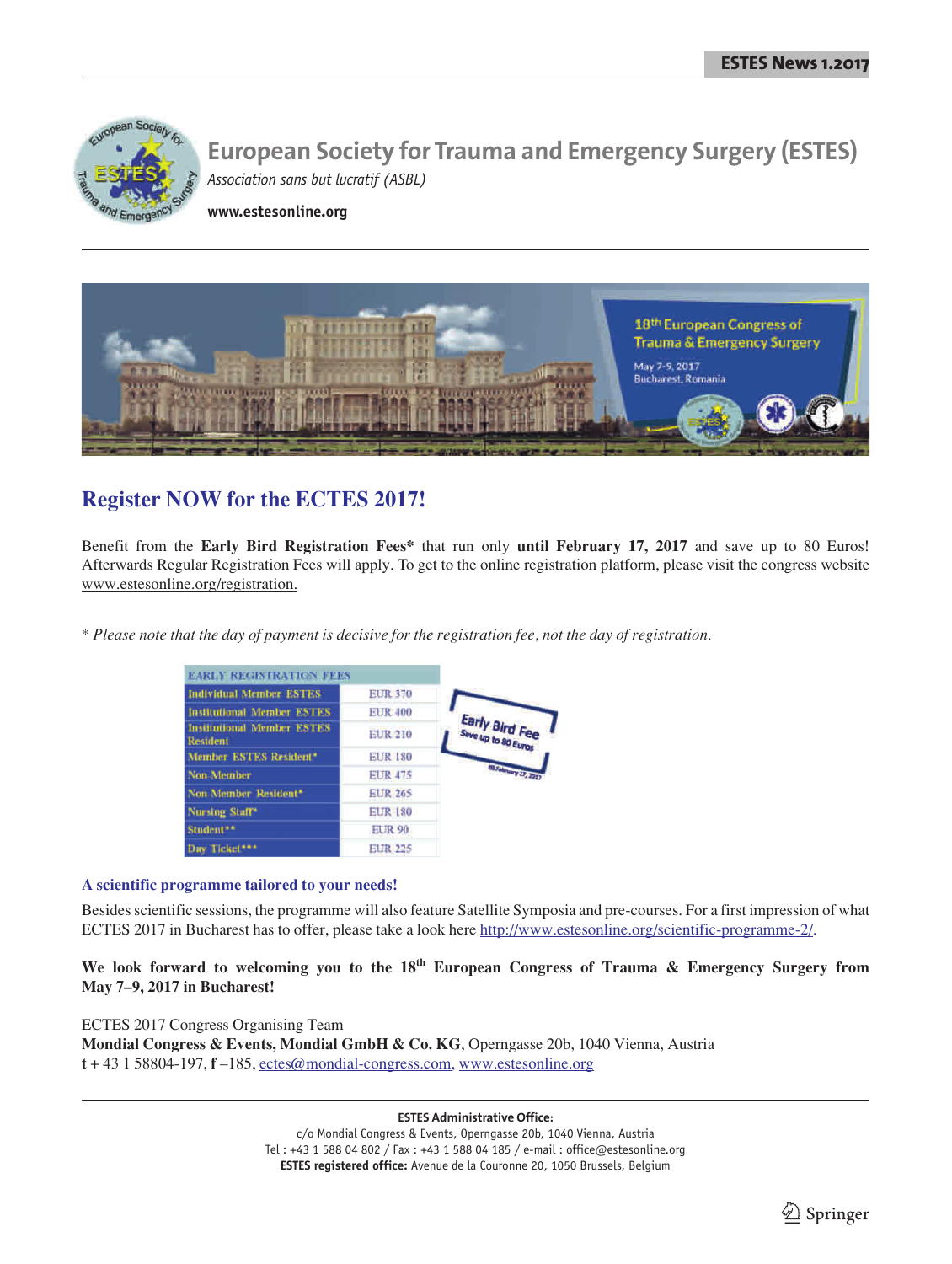

**www.estesonline.org**



### **EMERGENCY SURGERY COURSE (ESC)**



**March 13–14, 2017**

**Society for Research and Training in Trauma Surgery** *in co-operation with* **European Society for Trauma and Emergency Surgery (ESTES) & International Association for the Surgery of Trauma and Surgical Intensive Care (IATSIC)**

This workshop is designed to provide state-of-the-art information on the diagnosis and management of severely ill patients who present with nontraumatic visceral and gastrointestinal emergencies. The course emphasizes direct involvement of the trainees in the problem-oriented theory and hands-on lab sessions. Upon completion of the course, attendees will be well equipped to deal with such patients when they see them in the emergency room. **Course director**: S. Uranues, MD, Dr.h.c., FACS

**Course language**: English

**Course location**: Department of Surgery, Section for Surgical Research, Auenbruggerplatz 29, 8036 Graz, Austria Registration fee:  $\epsilon$  650.-, for members of ESTES and EAES  $\epsilon$  600.-

**Registration**: i.prassl@medunigraz.at

Information http://www.chirurgischeforschung.at/de/akutchirurgie-acute-care-surgery.html